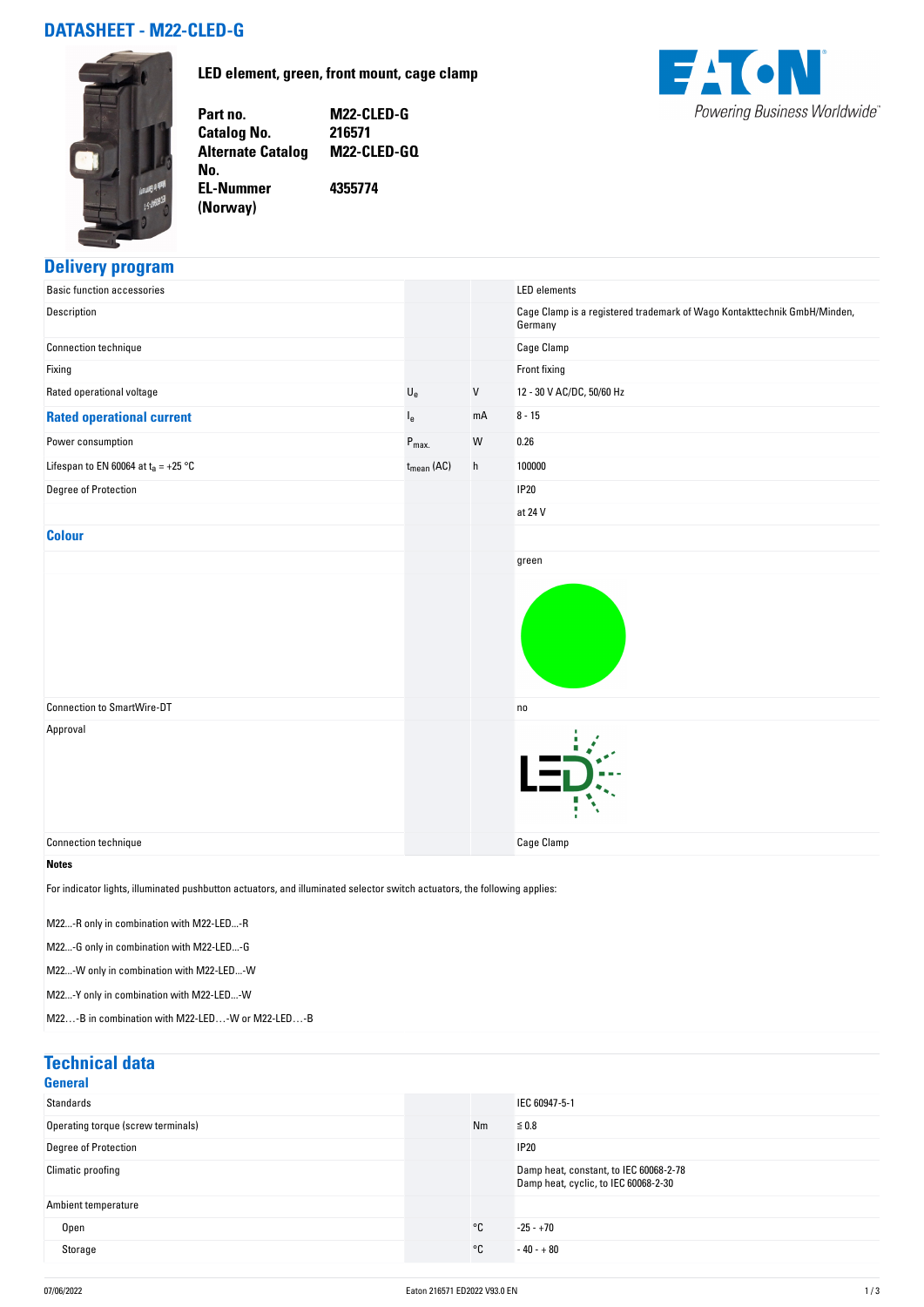| Mounting position                                                                                |           |                 | As required                                                             |
|--------------------------------------------------------------------------------------------------|-----------|-----------------|-------------------------------------------------------------------------|
| Mechanical shock resistance according to IEC 60068-2-27<br>Shock duration 11 ms, half-sinusoidal |           | g               | >30                                                                     |
| Mechanical shock resistance                                                                      |           | $\mathfrak g$   | 30<br>Shock duration 11 ms<br>Sinusoidal<br>according to IEC 60068-2-27 |
| <b>Terminal capacities</b>                                                                       |           | mm <sup>2</sup> |                                                                         |
| Solid                                                                                            |           | mm <sup>2</sup> | $0.75 - 2.5$                                                            |
| Stranded                                                                                         |           | mm <sup>2</sup> | $0.5 - 2.5$                                                             |
| <b>Contacts</b>                                                                                  |           |                 |                                                                         |
| Rated impulse withstand voltage                                                                  | $U_{imp}$ | V AC            | 6000                                                                    |
| Rated insulation voltage                                                                         | $U_i$     | V               | 500                                                                     |
| Overvoltage category/pollution degree                                                            |           |                 | III/3                                                                   |
| Indoor and protected outdoor installation                                                        |           |                 |                                                                         |

# **Design verification as per IEC/EN 61439**

| Technical data for design verification                                                                                    |                   |    |                                                                                                                                     |
|---------------------------------------------------------------------------------------------------------------------------|-------------------|----|-------------------------------------------------------------------------------------------------------------------------------------|
| Rated operational current for specified heat dissipation                                                                  | $I_n$             | А  | 0                                                                                                                                   |
| Heat dissipation per pole, current-dependent                                                                              | $P_{\text{vid}}$  | W  | 0                                                                                                                                   |
| Equipment heat dissipation, current-dependent                                                                             | $P_{\text{vid}}$  | W  | 0                                                                                                                                   |
| Static heat dissipation, non-current-dependent                                                                            | $P_{VS}$          | W  | 0.45                                                                                                                                |
| Heat dissipation capacity                                                                                                 | $P_{\text{diss}}$ | W  | 0                                                                                                                                   |
| Operating ambient temperature min.                                                                                        |                   | °C | $-25$                                                                                                                               |
| Operating ambient temperature max.                                                                                        |                   | °C | 70                                                                                                                                  |
| IEC/EN 61439 design verification                                                                                          |                   |    |                                                                                                                                     |
| 10.2 Strength of materials and parts                                                                                      |                   |    |                                                                                                                                     |
| 10.2.2 Corrosion resistance                                                                                               |                   |    | Meets the product standard's requirements.                                                                                          |
| 10.2.3.1 Verification of thermal stability of enclosures                                                                  |                   |    | Meets the product standard's requirements.                                                                                          |
| 10.2.3.2 Verification of resistance of insulating materials to normal heat                                                |                   |    | Meets the product standard's requirements.                                                                                          |
| 10.2.3.3 Verification of resistance of insulating materials to abnormal heat<br>and fire due to internal electric effects |                   |    | Meets the product standard's requirements.                                                                                          |
| 10.2.4 Resistance to ultra-violet (UV) radiation                                                                          |                   |    | Meets the product standard's requirements.                                                                                          |
| 10.2.5 Lifting                                                                                                            |                   |    | Does not apply, since the entire switchgear needs to be evaluated.                                                                  |
| 10.2.6 Mechanical impact                                                                                                  |                   |    | Does not apply, since the entire switchgear needs to be evaluated.                                                                  |
| 10.2.7 Inscriptions                                                                                                       |                   |    | Meets the product standard's requirements.                                                                                          |
| 10.3 Degree of protection of ASSEMBLIES                                                                                   |                   |    | Does not apply, since the entire switchgear needs to be evaluated.                                                                  |
| 10.4 Clearances and creepage distances                                                                                    |                   |    | Meets the product standard's requirements.                                                                                          |
| 10.5 Protection against electric shock                                                                                    |                   |    | Does not apply, since the entire switchgear needs to be evaluated.                                                                  |
| 10.6 Incorporation of switching devices and components                                                                    |                   |    | Does not apply, since the entire switchgear needs to be evaluated.                                                                  |
| 10.7 Internal electrical circuits and connections                                                                         |                   |    | Is the panel builder's responsibility.                                                                                              |
| 10.8 Connections for external conductors                                                                                  |                   |    | Is the panel builder's responsibility.                                                                                              |
| 10.9 Insulation properties                                                                                                |                   |    |                                                                                                                                     |
| 10.9.2 Power-frequency electric strength                                                                                  |                   |    | Is the panel builder's responsibility.                                                                                              |
| 10.9.3 Impulse withstand voltage                                                                                          |                   |    | Is the panel builder's responsibility.                                                                                              |
| 10.9.4 Testing of enclosures made of insulating material                                                                  |                   |    | Is the panel builder's responsibility.                                                                                              |
| 10.10 Temperature rise                                                                                                    |                   |    | The panel builder is responsible for the temperature rise calculation. Eaton will<br>provide heat dissipation data for the devices. |
| 10.11 Short-circuit rating                                                                                                |                   |    | Is the panel builder's responsibility. The specifications for the switchgear must be<br>observed.                                   |
| 10.12 Electromagnetic compatibility                                                                                       |                   |    | Is the panel builder's responsibility. The specifications for the switchgear must be<br>observed.                                   |
| 10.13 Mechanical function                                                                                                 |                   |    | The device meets the requirements, provided the information in the instruction<br>leaflet (IL) is observed.                         |

# **Technical data ETIM 8.0**

Low-voltage industrial components (EG000017) / Lamp holder block for control circuit devices (EC000204)